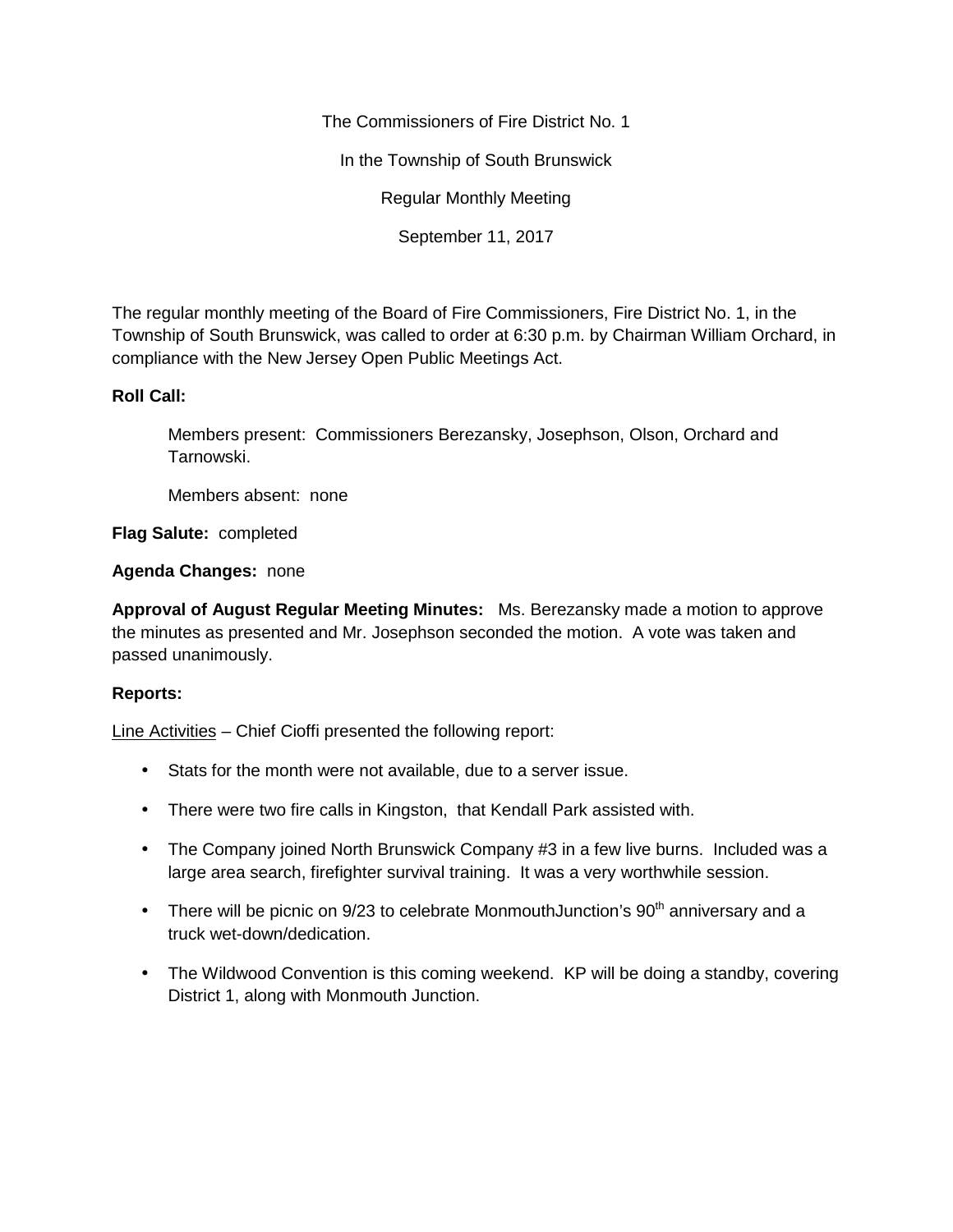President's Report – Mr. Rosenberg reported that there will probably not be any increase in the Company's budget.

Treasurer's Report/Voucher List – Ms. Berezansky presented the report (file copy attached). She stated that all bills are ready for payment and all is OK. After review of the vouchers, Mr. Tarnowski made a motion to approve the List as presented and Mr. Olson seconded the motion. A vote was taken and passed unanimously.

Secretary's Report – Mr. Olson had nothing to report.

Fire Coordinator's Report – Mr. Perez reported the following:

- 1. The new pickup is in service and is working great and the old one will go auction.
- 2. Truck 228 (Rescue Truck) had compressor repaired. A pressure release valve was installed and is working fine.
- 3. Mr. Perez's care went back for some recall work and regular service.
- 4. The cables on both garage doors at Station 23, on the Rescue Squad's side, broke and were repaired.

Chairman's Report – Mr. Orchard had nothing to report.

Standing Committee Reports –

*Fire Company Liaison –* nothing to report.

*Rescue Squad Liaison –* nothing to report.

*Public Relations –* Website is up-to-date.

*State Association –* The meeting will be held at the Wildwood Convention this coming weekend.

*Insurance –* the renewal process had begun.

## **Unfinished Business:** none

**New Business:** Resolution 17/18-14: Authorizing Disposal of Surplus Property was read into the record (file copy attached). Mr. Olson made a motion to approve the Resolution and Ms. Berezansky seconded the motion. A roll call vote was taken: Mr. Olson-yes; Mr. Josephson yes; Mr. Tarnowski-yes; Ms. Berezansky-yes and Mr. Orchard-yes. The Resolution passed unanimously.

**Executive Session:** none

**Address from the Public:** none